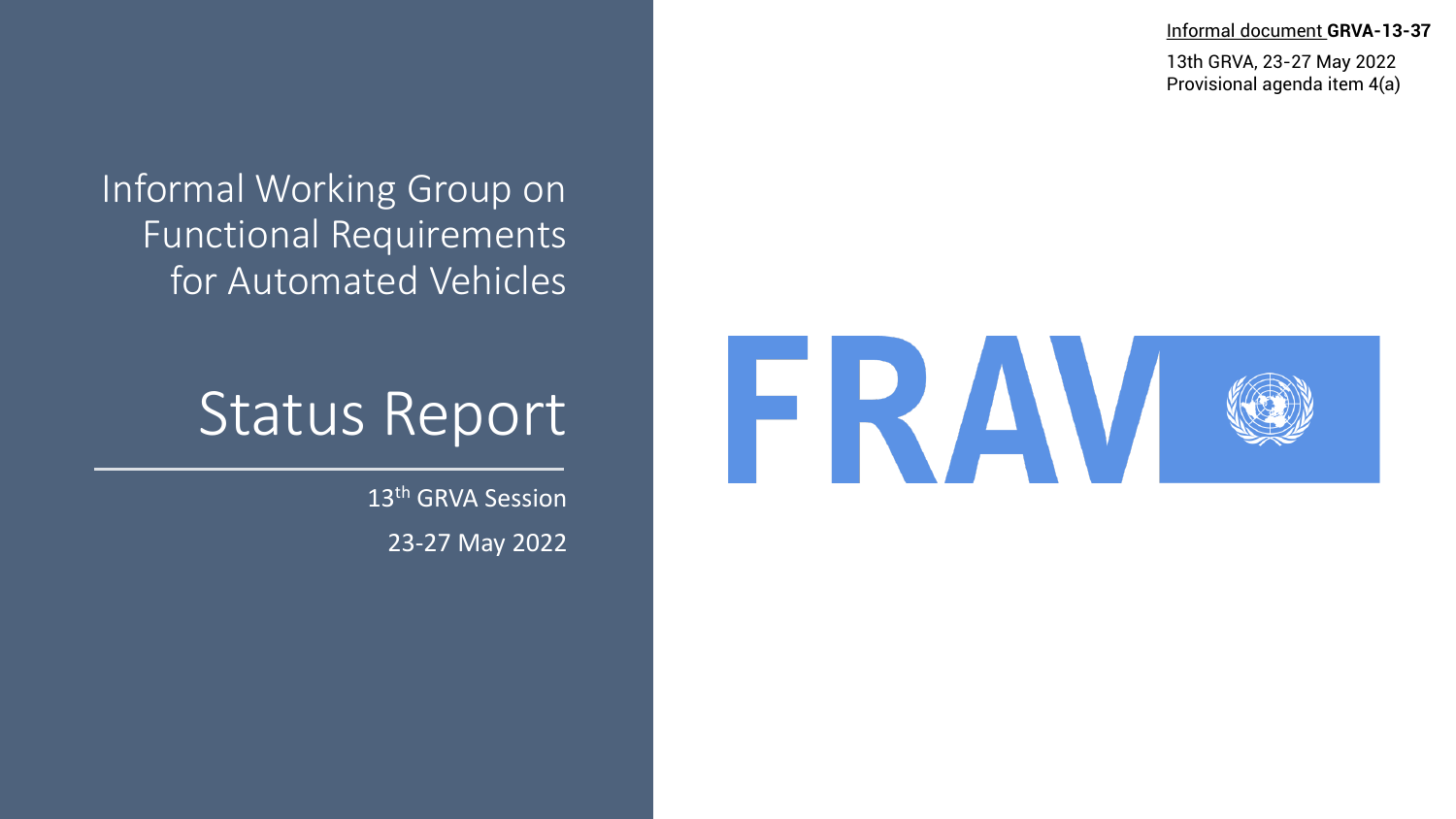## FRAV current status





- DDT performance safety models
	- Global requirements/local variables
- Traffic law conversion procedure
	- ADS-applicable criteria for determining compliance with local laws
- OEDR framework to address ORU interactions
	- Recognition at level of detail needed to underpin response requirements (e.g., comply with traffic laws concerning response to priority vehicle)
- ADS user HMI and interactions specifications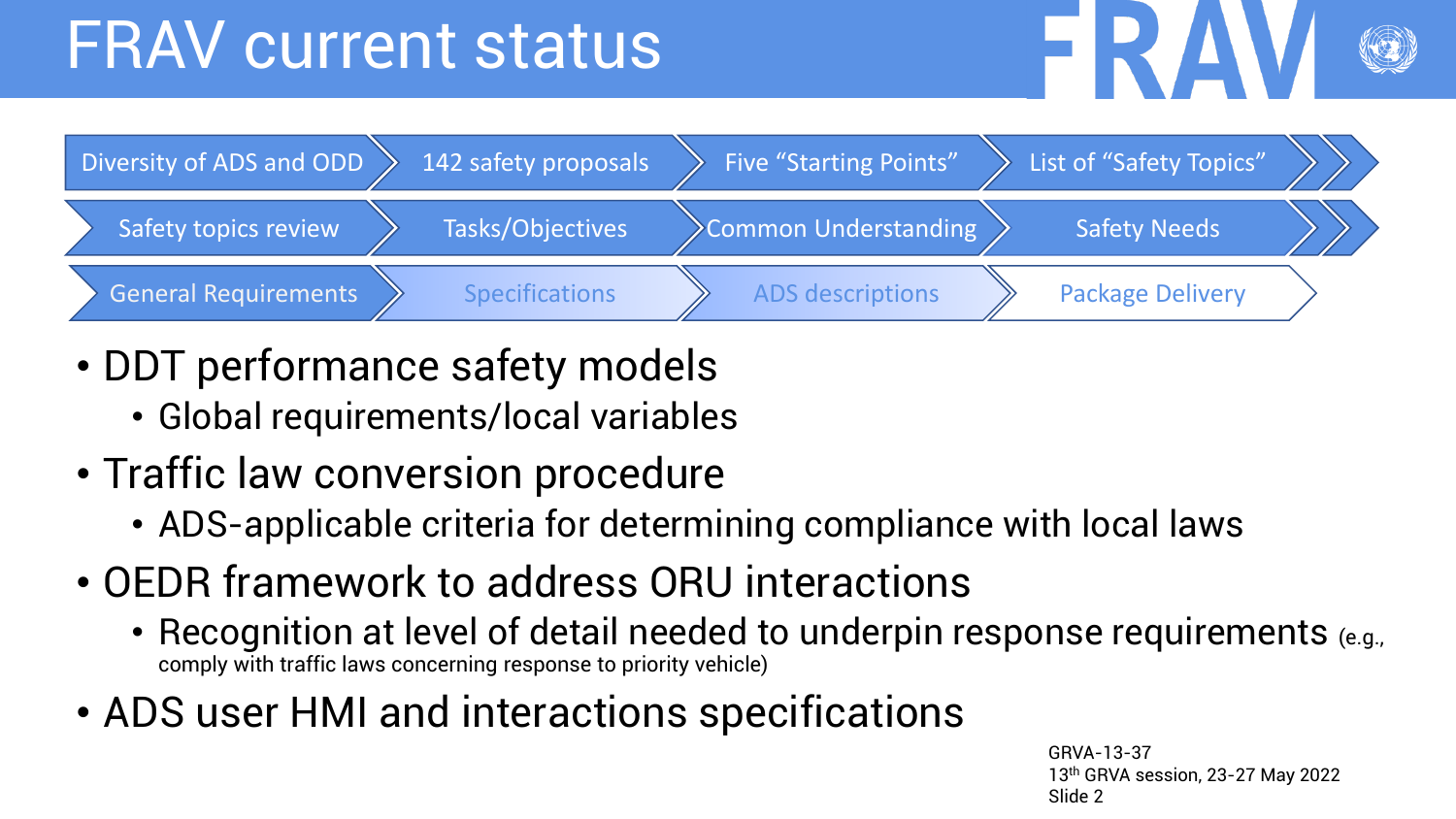## General overview of activities



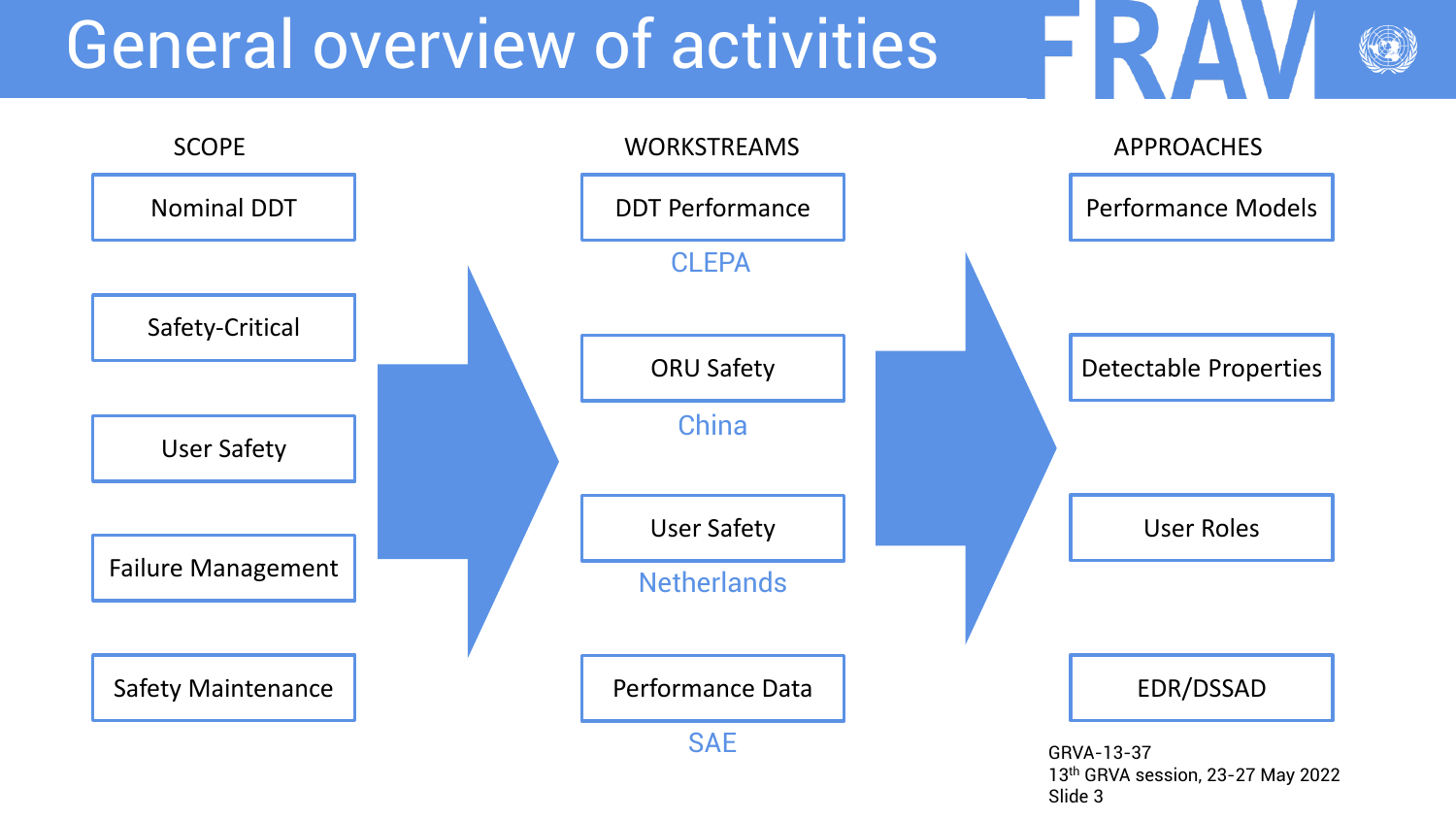

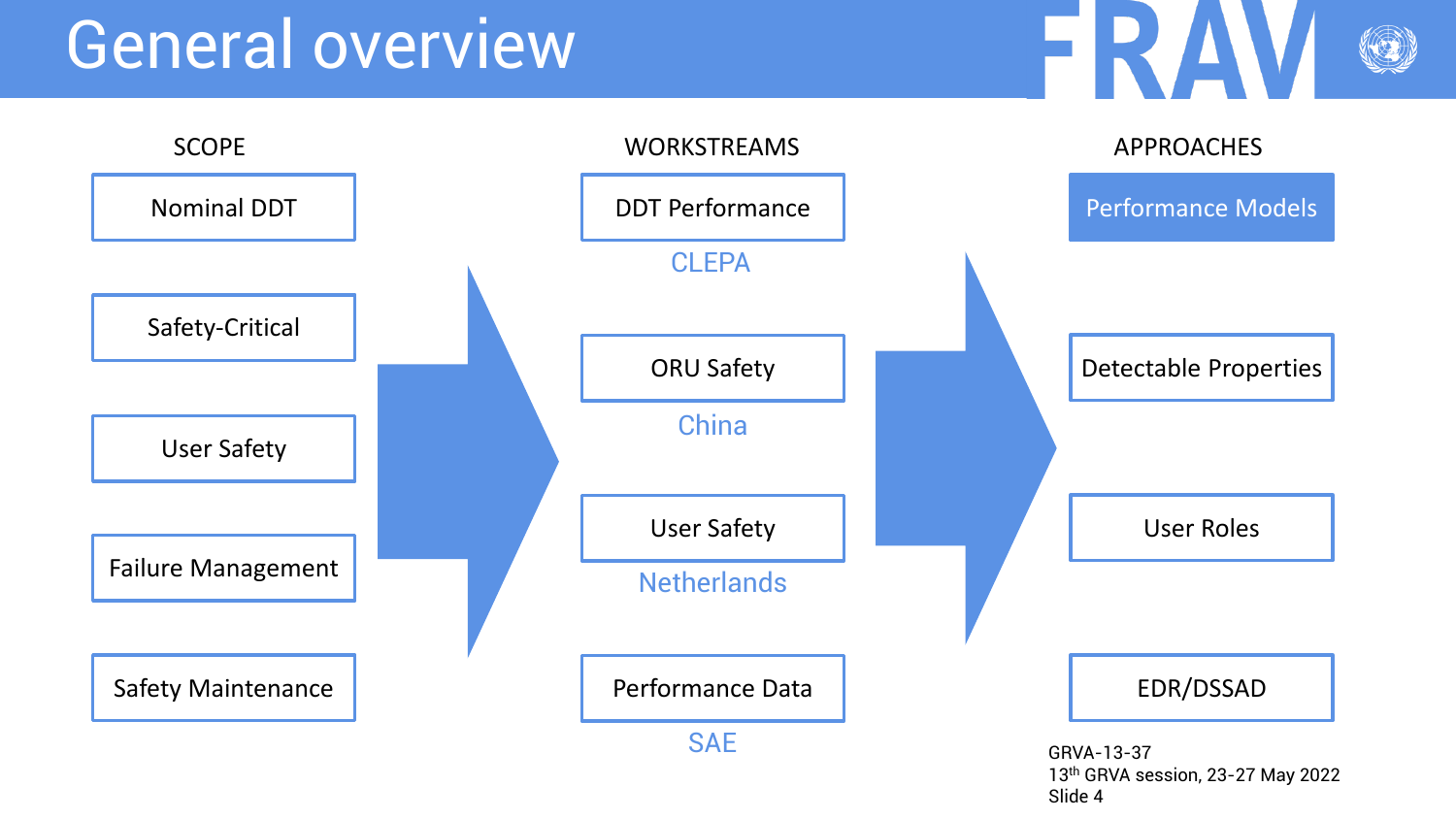# Safety models for DDT

- 
- Challenge of local variables and assumptions.
	- Local operating conditions cannot be harmonized: Traffic laws, signs, signals, markings, languages, driver education and behaviors, etc.
	- Safe driving depends upon adaptation to local conditions and assumptions.
- Verifiable metrics can be derived from the application of an ODD-based approach.
	- Allow application of local variables and assumptions
	- Propose multiple modeling methodologies. (safety envelopes, scenario-based, driver modeling, technology state-of-the-art, etc.)
	- Compare ADS performance against benchmarks for expected behavior (e.g., ADS performance vs model performance)
	- Address collision-avoidance/crash-mitigation boundaries.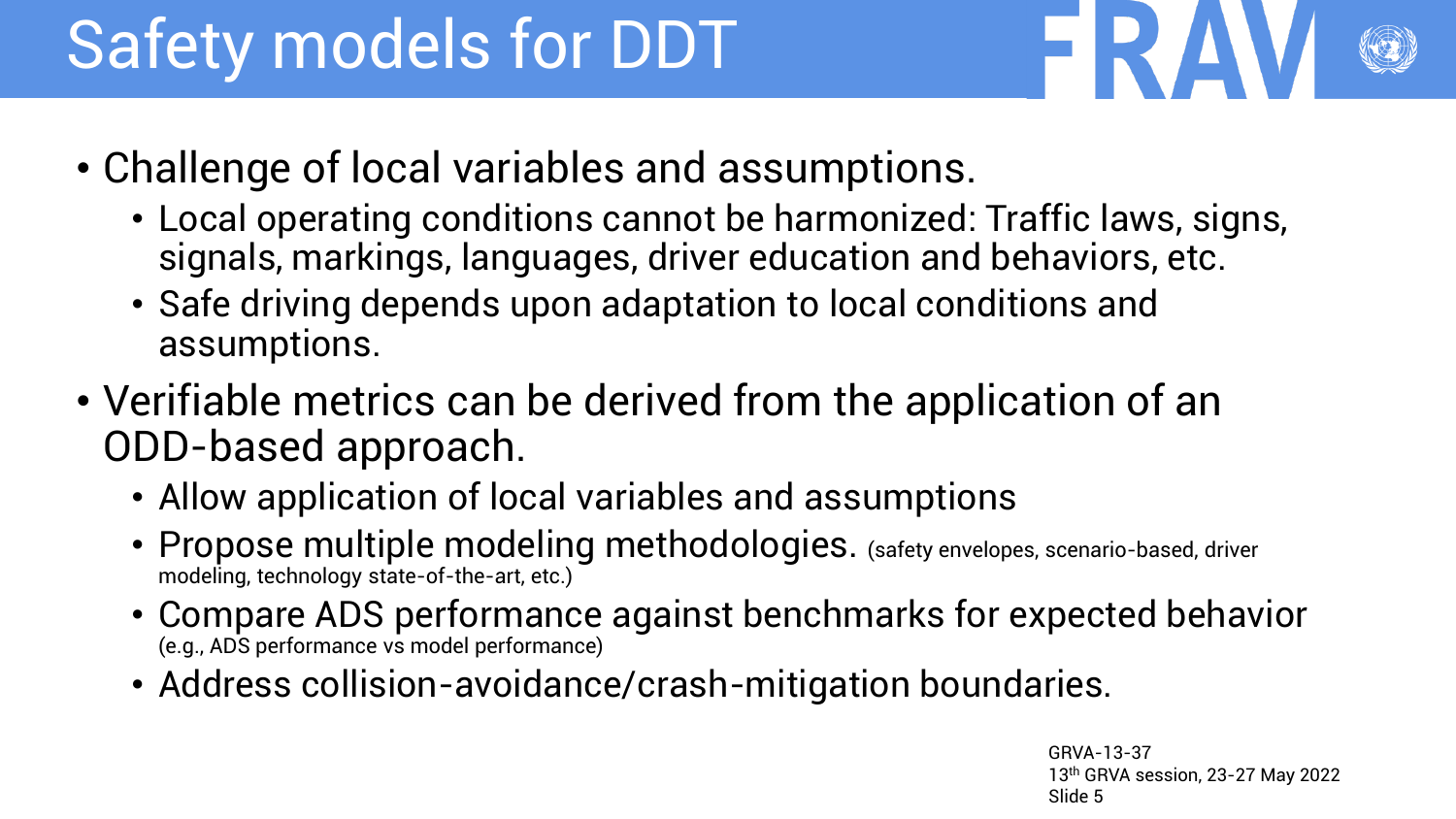# Safety models for DDT

- Global requirements with verifiable criteria established via an ODDbased approach.
	- DDT performance requirements will not be prescriptive.
	- Approach allows for local constraints and parameters.
	- Performance acceptable if satisfies model expectation.
- FRAV analyzing various models.
	- Aim to propose various models that result in safe driving actions.
	- May result in multiple models that may be used to demonstrate performance.
	- Models can address nominal driving and collision avoidance/mitigation.
- Expectation to furnish global specifications with annexes providing methods for establishing verifiable criteria.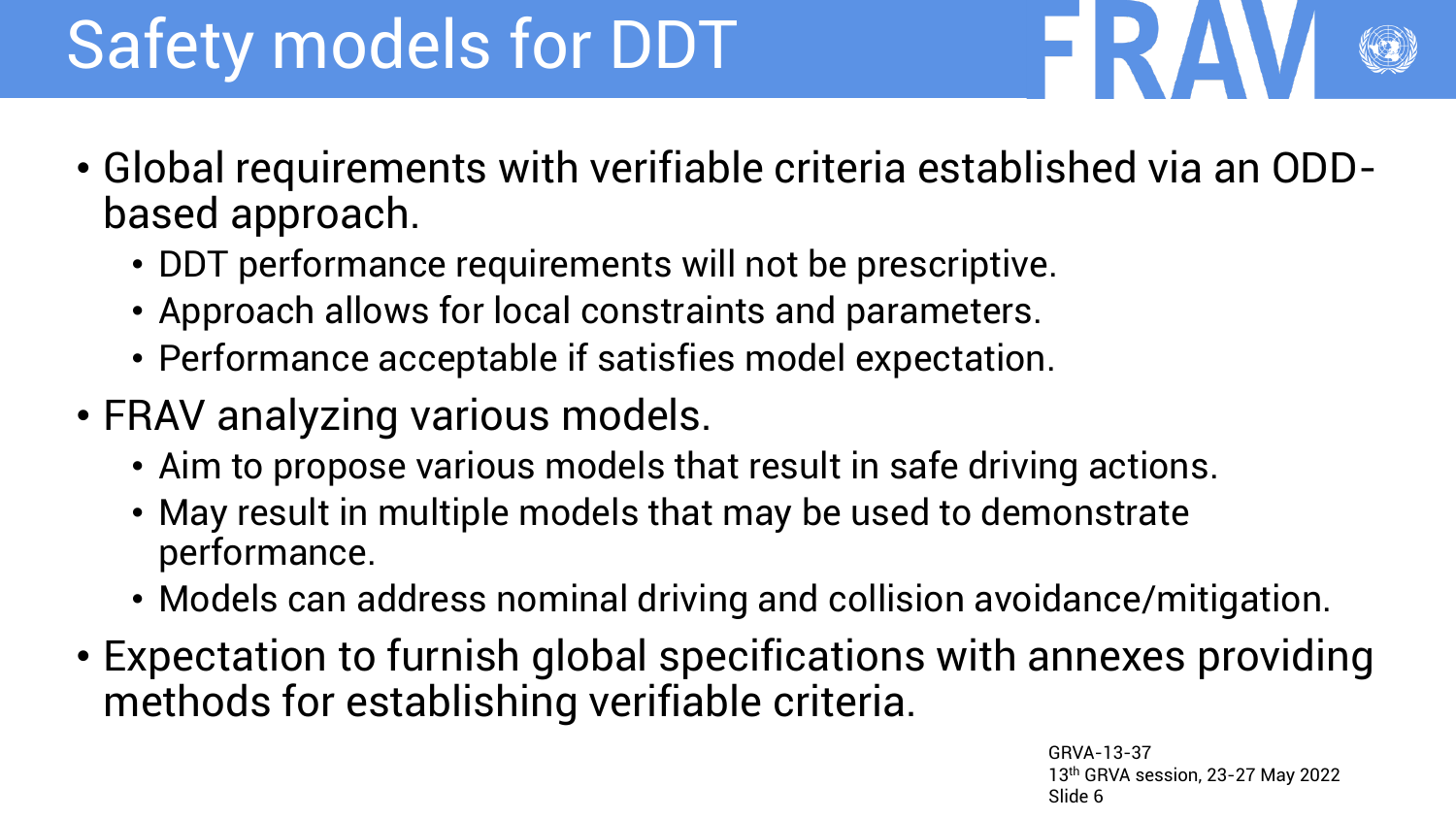

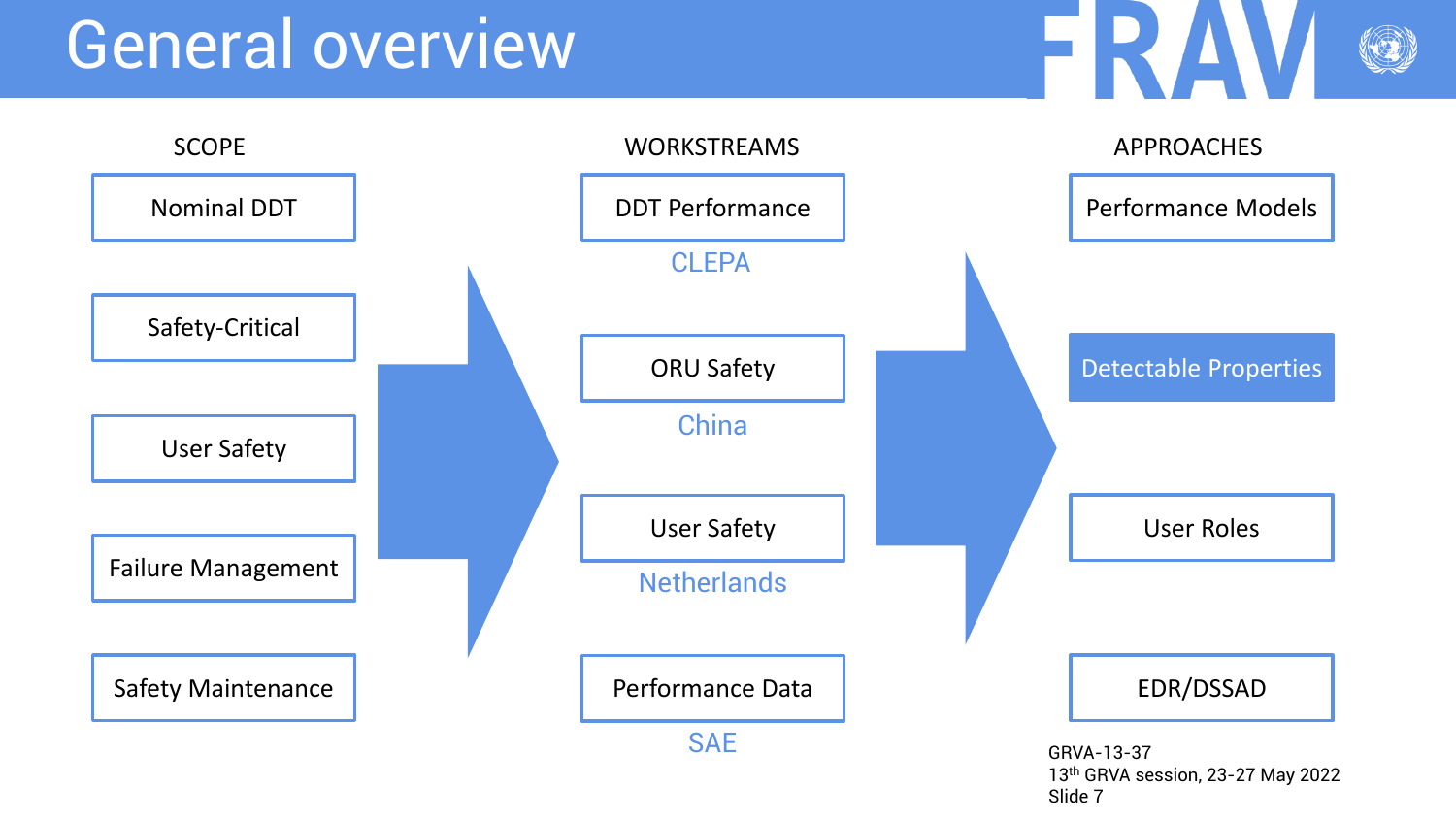#### ORU properties-based approach

- Objects and other road users (ORU) have attributes detectable by an ADS.
	- These attributes enable differentiation.
- OEDR involves detection, recognition, and classification.
	- At the most basic level, an ADS must detect safety-relevant objects in and around the roadway.
	- Subsets of objects must be recognized to enable correct ADS evaluations and responses (e.g., car, truck, bus, motorcycle, cyclist, pedestrian, animal).
	- In some cases, subsets may need to be further classified (e.g., police car, fire truck, road worker).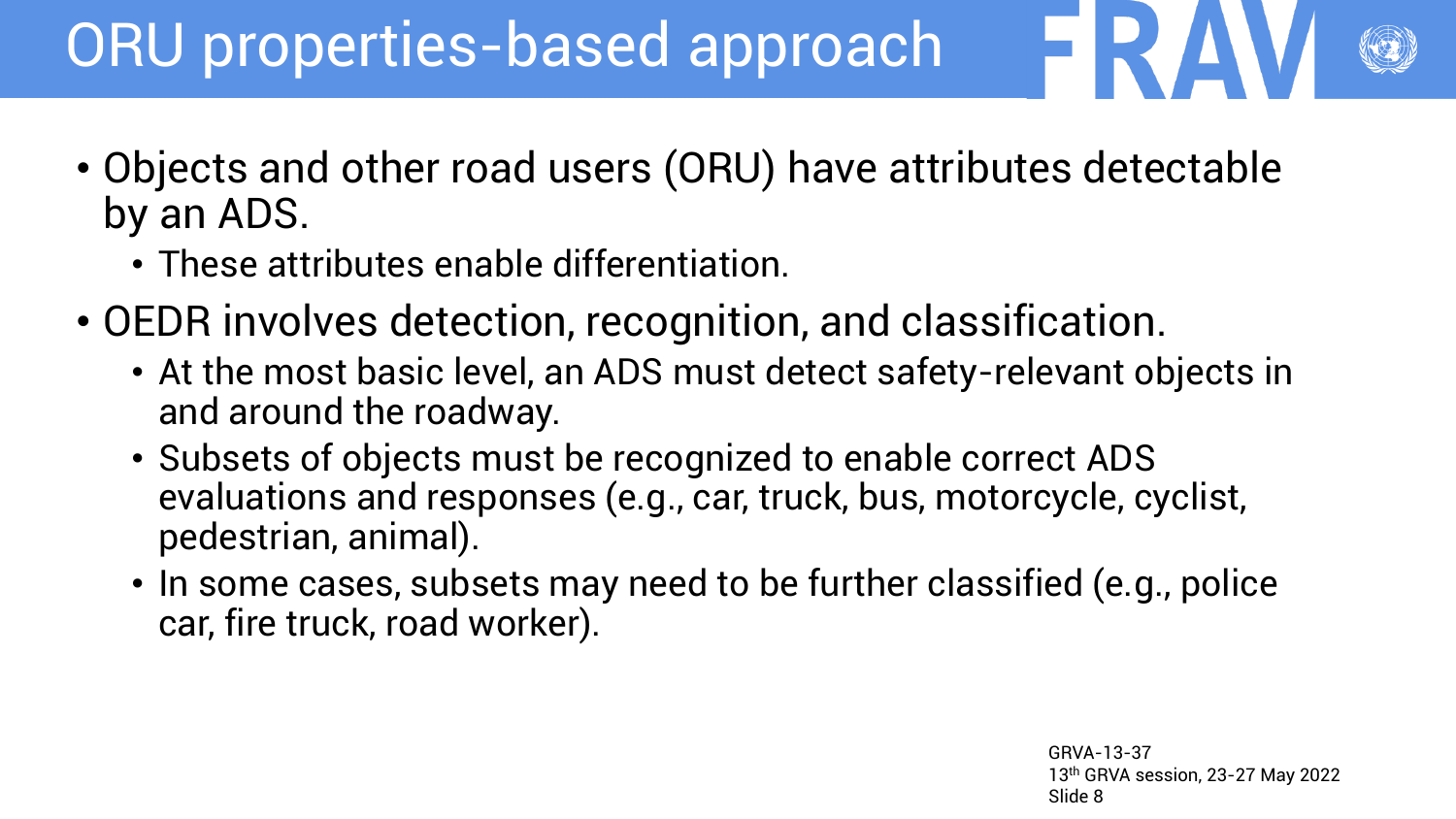#### ORU properties-based approach

- The properties-based approach aims to address ORU safety by ensuring that ADS will respond appropriately to roadway objects.
	- Detect the attributes that enable differentiation.
	- Recognize and classify objects in accordance with differences in the safety needs and ADS responses.
- This approach relates to issues surrounding ADS communications or signaling in ORU interactions.
	- Some, but not all, ORU may need information from the ADS.
	- For example, law enforcement may need to know if an ADS is operating a vehicle. However, this information could adversely impact ORU behaviors (e.g., increase in higher-risk behaviors based on predictability of ADS responses).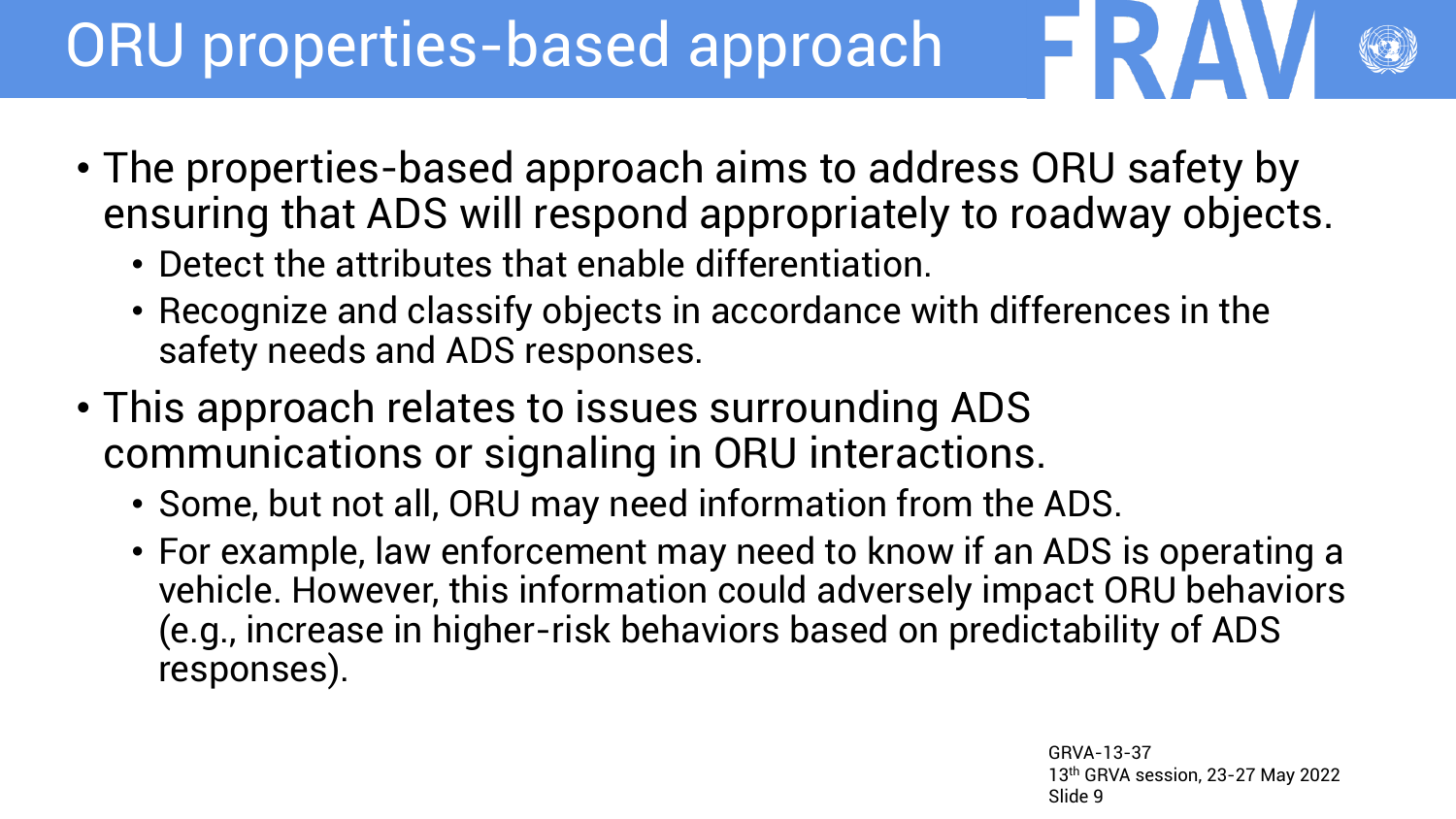#### ORU properties-based approach

- ORU workstream building out OEDR-based framework.
	- Detectable properties to differentiate and classify ORU.
	- OEDR-based detection, recognition, and classification.
	- ADS safety recommendations for interactions with subsets of ORU.
- ORU workstream developing FRAV response to AC.2 mandate regarding external light-signaling.
	- Identify safety-relevant needs for external communication/signaling, if any.
	- Evaluate possible solutions to meeting needs.
	- Define nature of light-signaling solutions, if any.
	- Particular attention to communicating ADS operational status.
	- Deadline set for November 2022.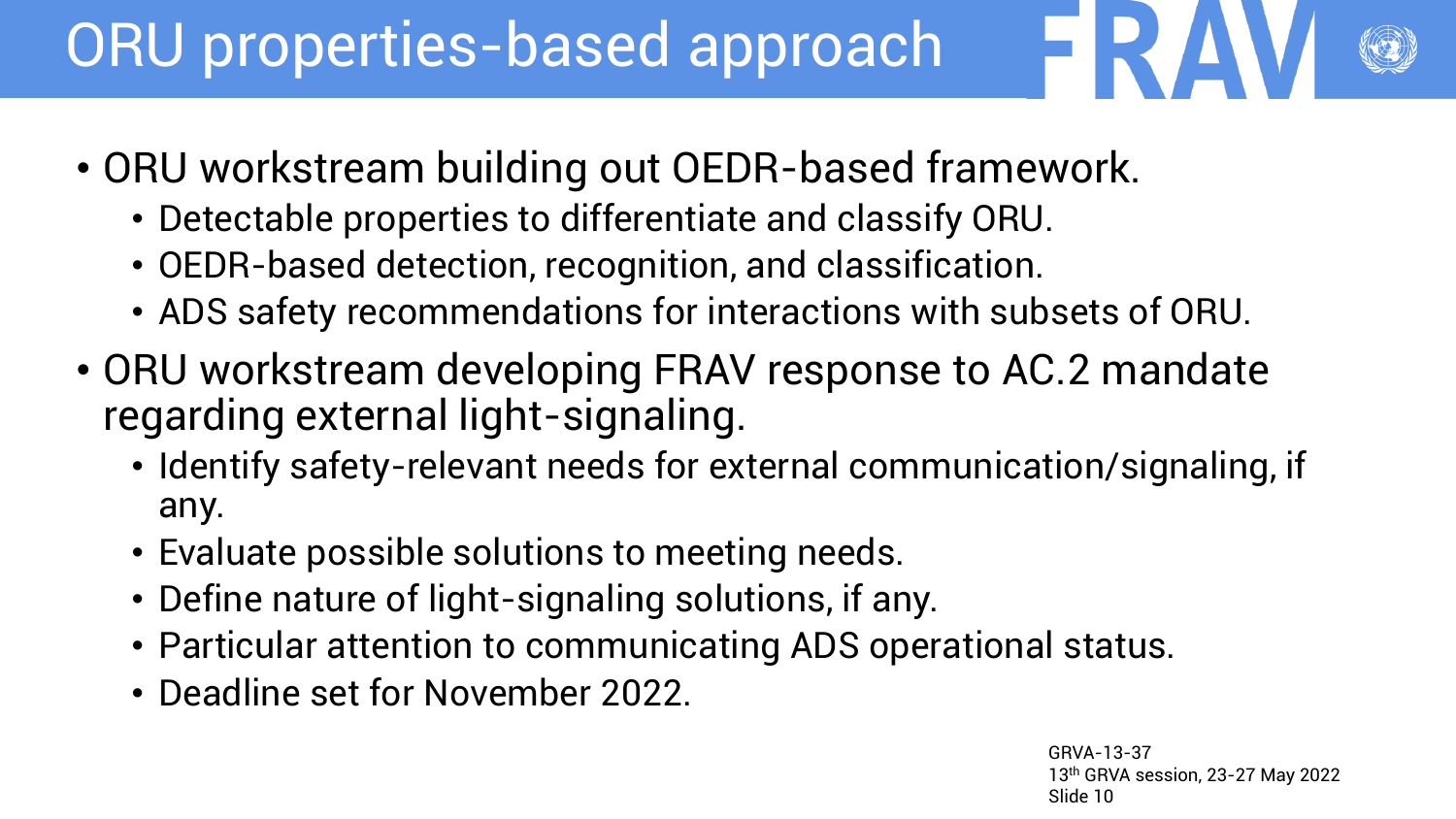

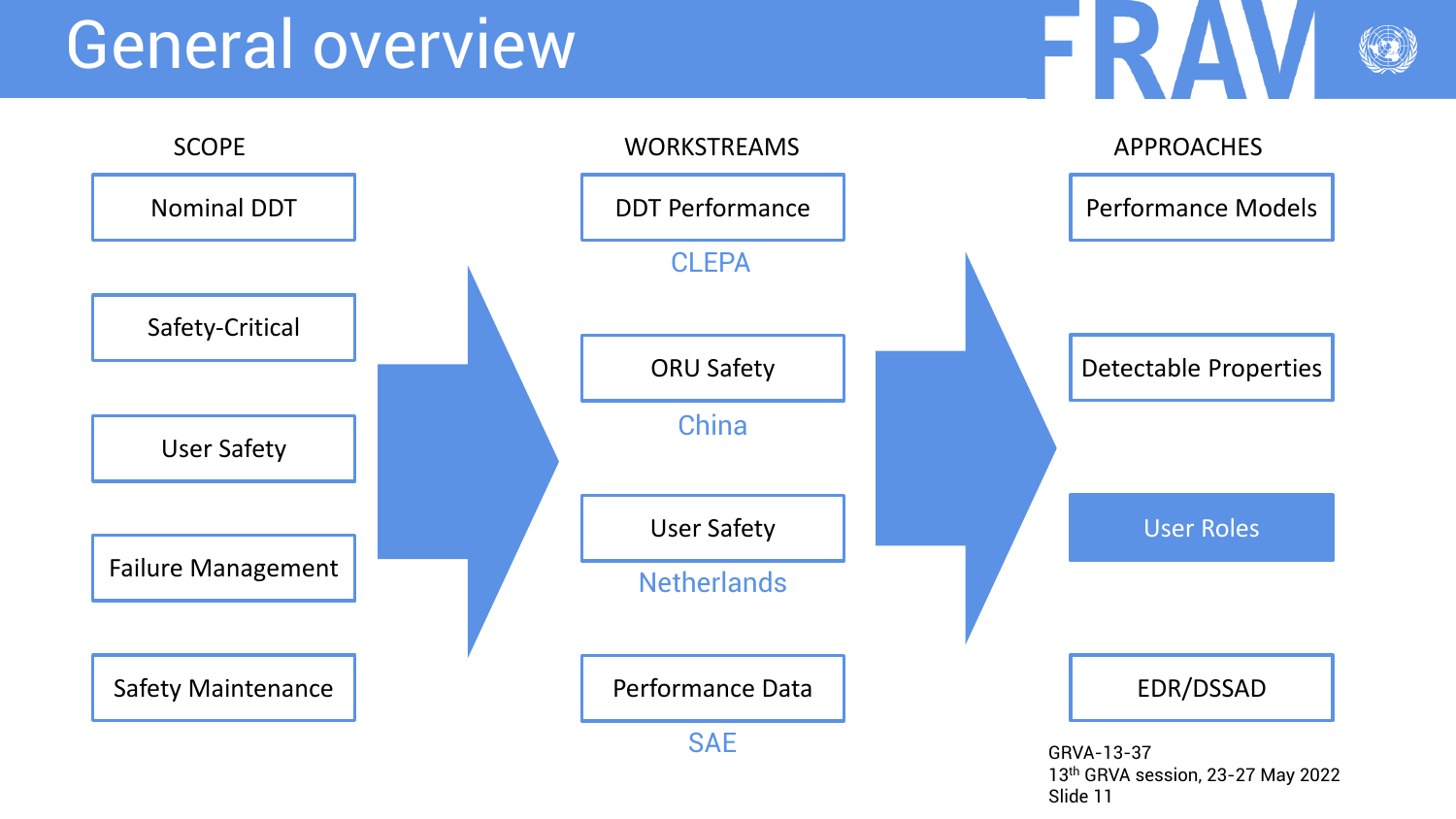## Roles-based approach to users  $\blacksquare$

- ADS have different kinds of users.
	- Dependent upon ADS configuration and intended use.
	- Real-time role of the user which may change during a trip.
- Currently focused on in-vehicle user roles (vehicle occupants).
	- Driver controlling the vehicle.
	- Fallback user who may be permitted or requested to intervene in control.
	- Passenger with no possibility for direct physical role in vehicle control.
- Recognize possible external user relationships for future consideration of possible safety needs.
	- Forms of external activation (e.g., "dispatcher").
	- Forms of external control (e.g., "remote operator").
	- Forms of external commands (e.g., "summoning").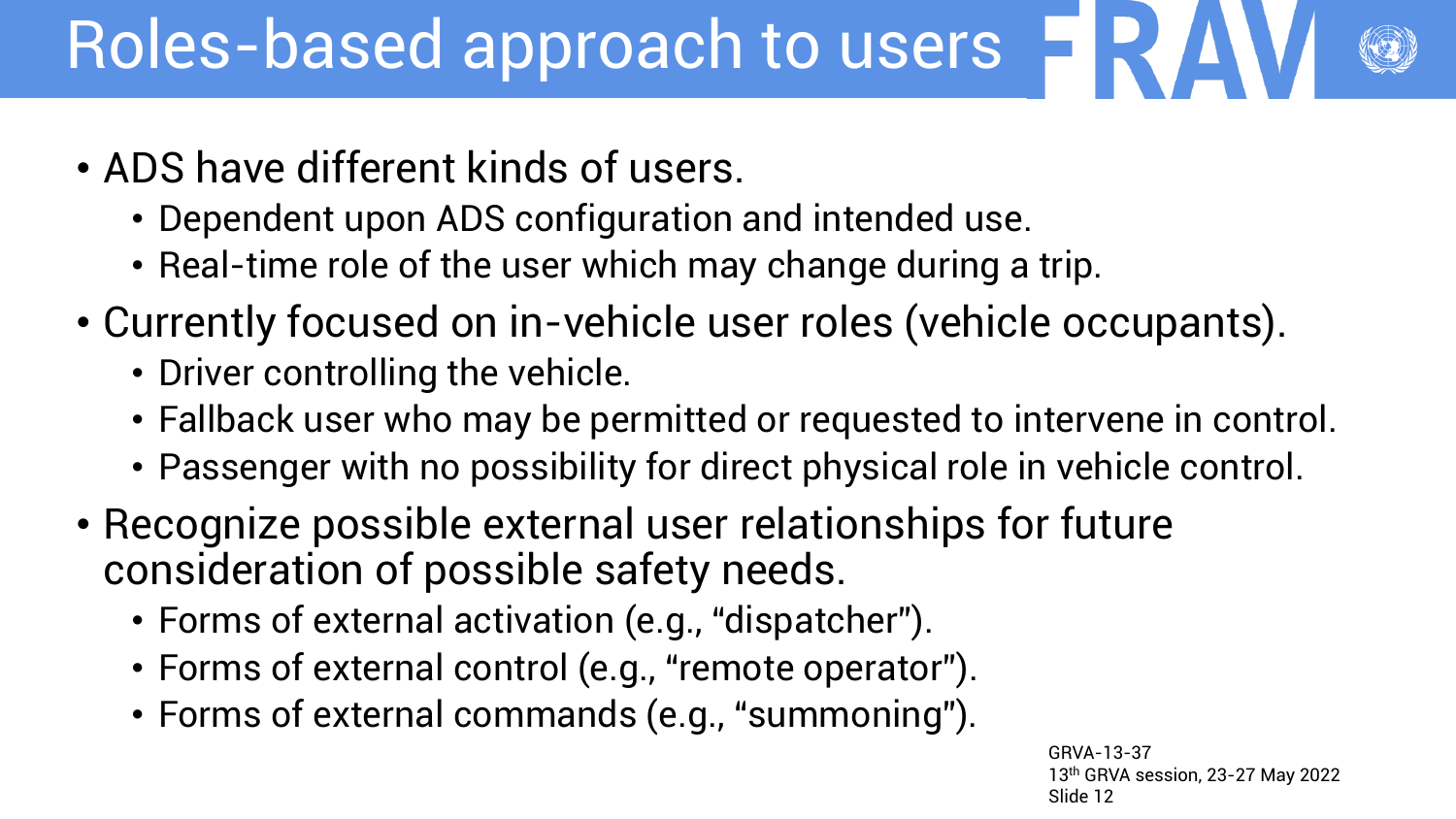## Roles-based approach to users

- Aim to address user safety across roles, including but not limited to:
	- User information and education.
	- Driver activation of an ADS.
	- Fallback-user interventions to assume control.
	- Fallback-user responses to transition demands.
	- Transitions of control: notifications, fallback-user feedback evaluations, fallbacks to minimal risk condition.
	- Passenger interactions with ADS in driverless operation.
- Ensure commonality across ADS.
	- Avoid learning-curve risks.
	- Experience transferable across ADS vehicles.
	- Design neutrality: "commonality more than uniformity" $_{\tiny{\text{GRVA-13-37}}}$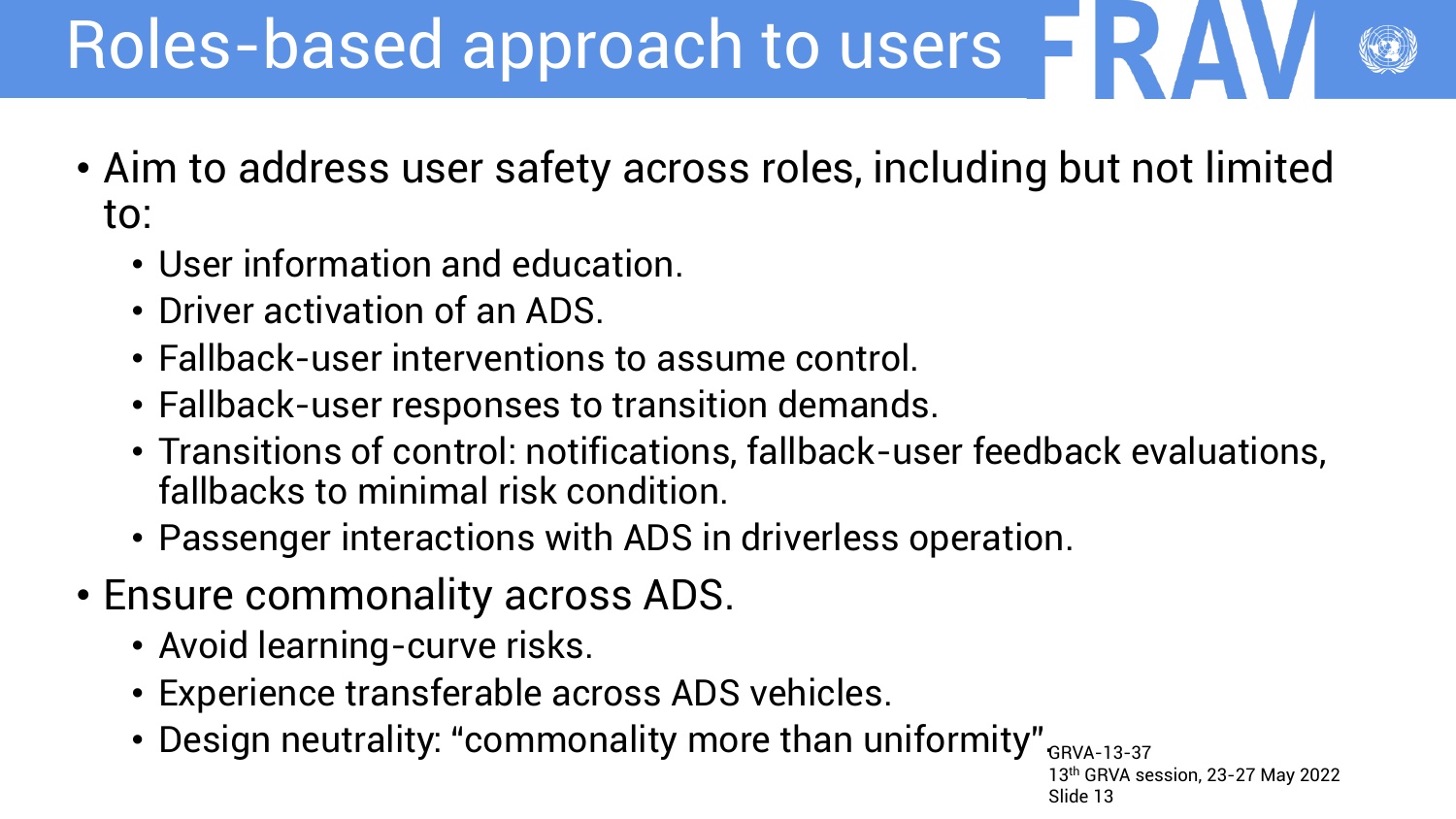## Roles-based approach to users  $\blacksquare$

- Refining input on detailed provisions.
- Structuring recommendations for applicability across ADS use cases.
- Discussing alignment of roles with ADS configurations/use cases.
	- ADS that can be activated by a driver while the vehicle is in motion.
	- ADS that permit or request transitions to fallback user while vehicle moving.
	- ADS that only permit either ADS or driver control for duration of a trip.
	- ADS passenger vehicles with no driver controls (driverless vehicles).
	- ADS vehicles designed solely for goods (no possibility for any occupants).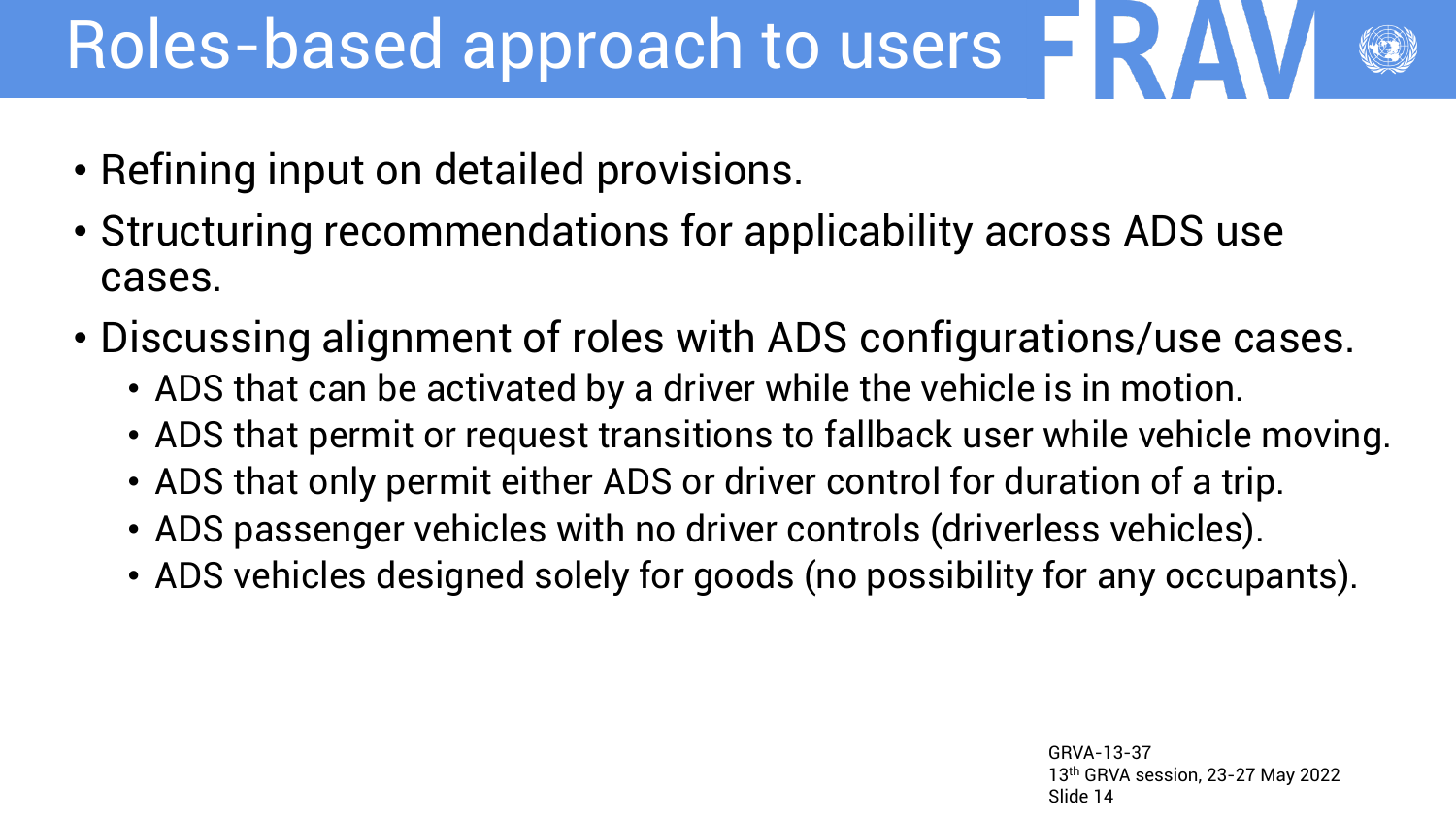

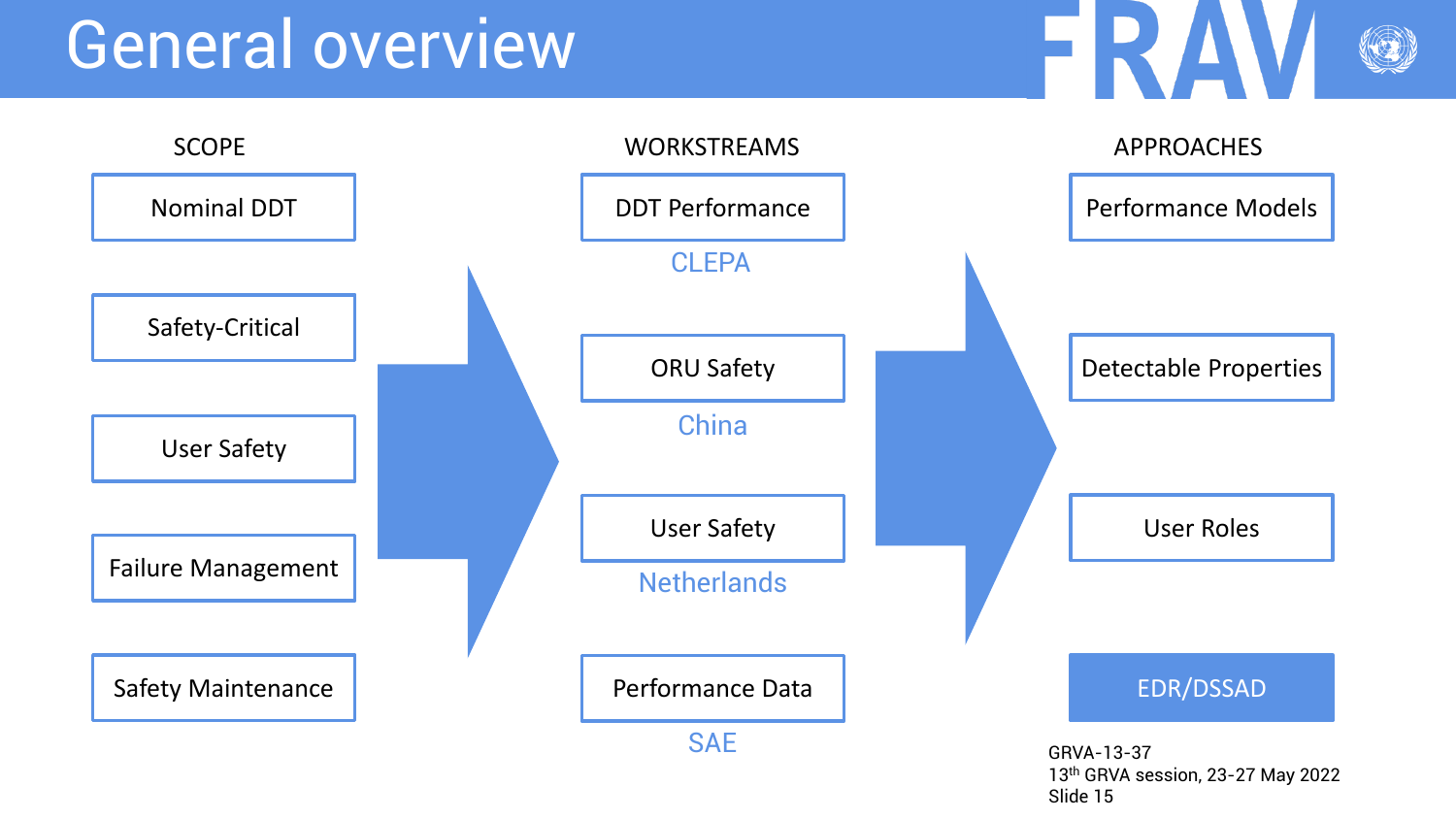## ADS data and EDR/DSSAD

- EDR/DSSAD addressing data collection/recording, including ADS.
	- EDR/DSSAD requested FRAV perspectives on data collection for ADS vehicles.
- FRAV provided recommendations to EDR/DSSAD
	- ADS data elements should be aligned to ADS configurations/use cases.
		- ADS differ in ways that impact relevant data (e.g., not all ADS would have driver controls, transport occupants, or permit transitions of control while vehicle is moving).
	- ADS data useful in crash investigations and general performance monitoring.
		- VMAD's In-Service Monitoring and Reporting pillar concerns in-use performance.
		- "Crash-event recorder" (EDR) different from uploaded general performance data.
	- User-interactions differ from "TTC minus five seconds" data.
		- User interactions outside "five-second window" may be relevant.
		- ADS can "flag" sequential interactions aligned with safety requirements (e.g., activation, 13th GRVA session, 23-27 May 2022 Slide 16 user intervention, transition demand).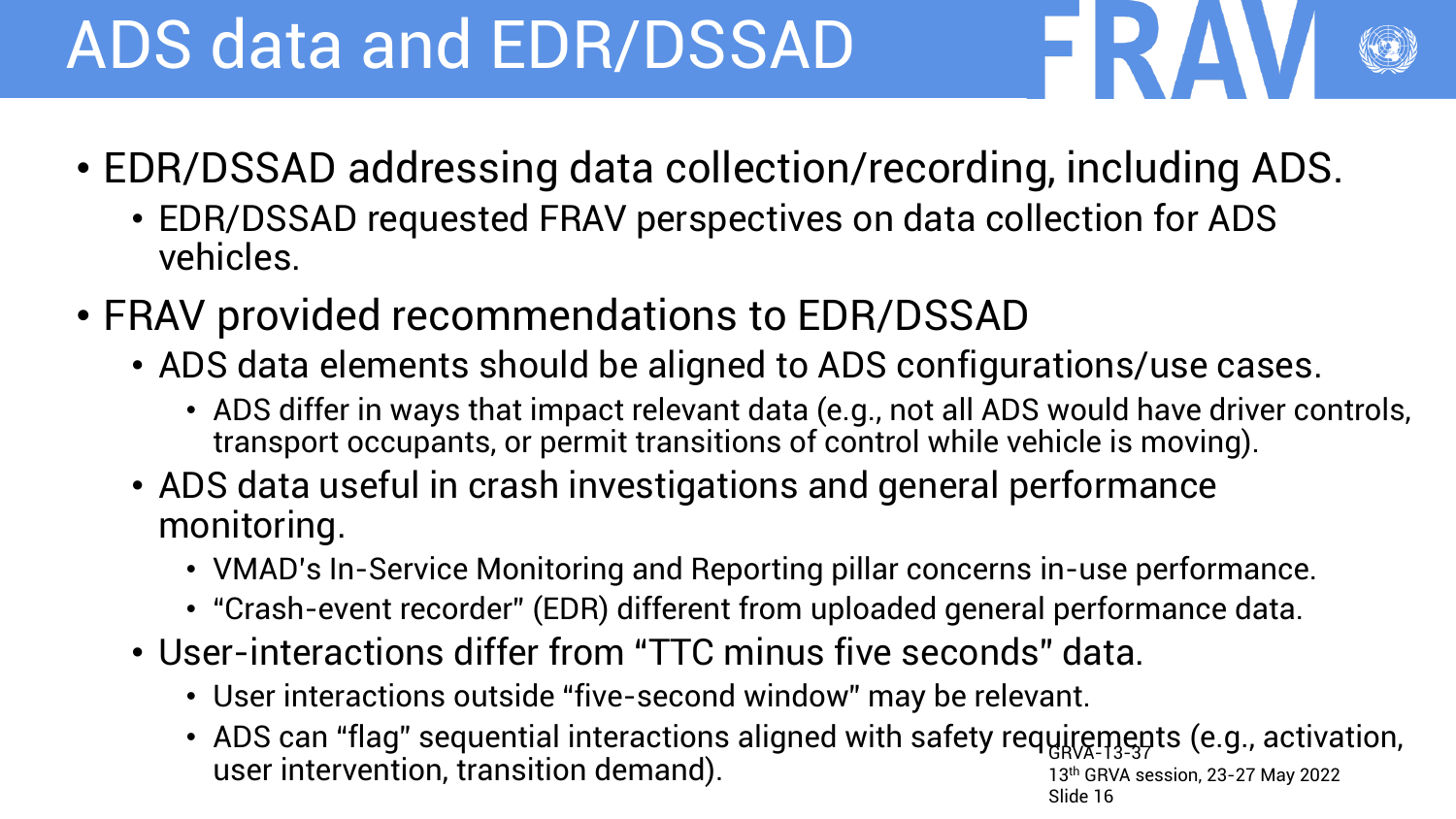## ADS data and EDR/DSSAD

- EDR/DSSAD considered recommendations and requested example(s) to illustrate more concretely.
- FRAV provided "transition of control" example.
	- TOC only apply to ADS that permit fallback-user interventions.
	- TOC may be user-initiated or ADS-initiated.
	- TOC may be successful or unsuccessful. (Based on ADS evaluation of user inputs)
	- ADS can flag sequence of interactions to provide clear picture of occurrence.
	- Same elements can be used for crash analysis and in-service analysis.
- Communication across EDR/DSSAD, FRAV, and VMAD important.
	- Each group can work individually (i.e., not essential to wait on each other) but share drafts to ensure coherence (i.e., consistent terms and understanding)